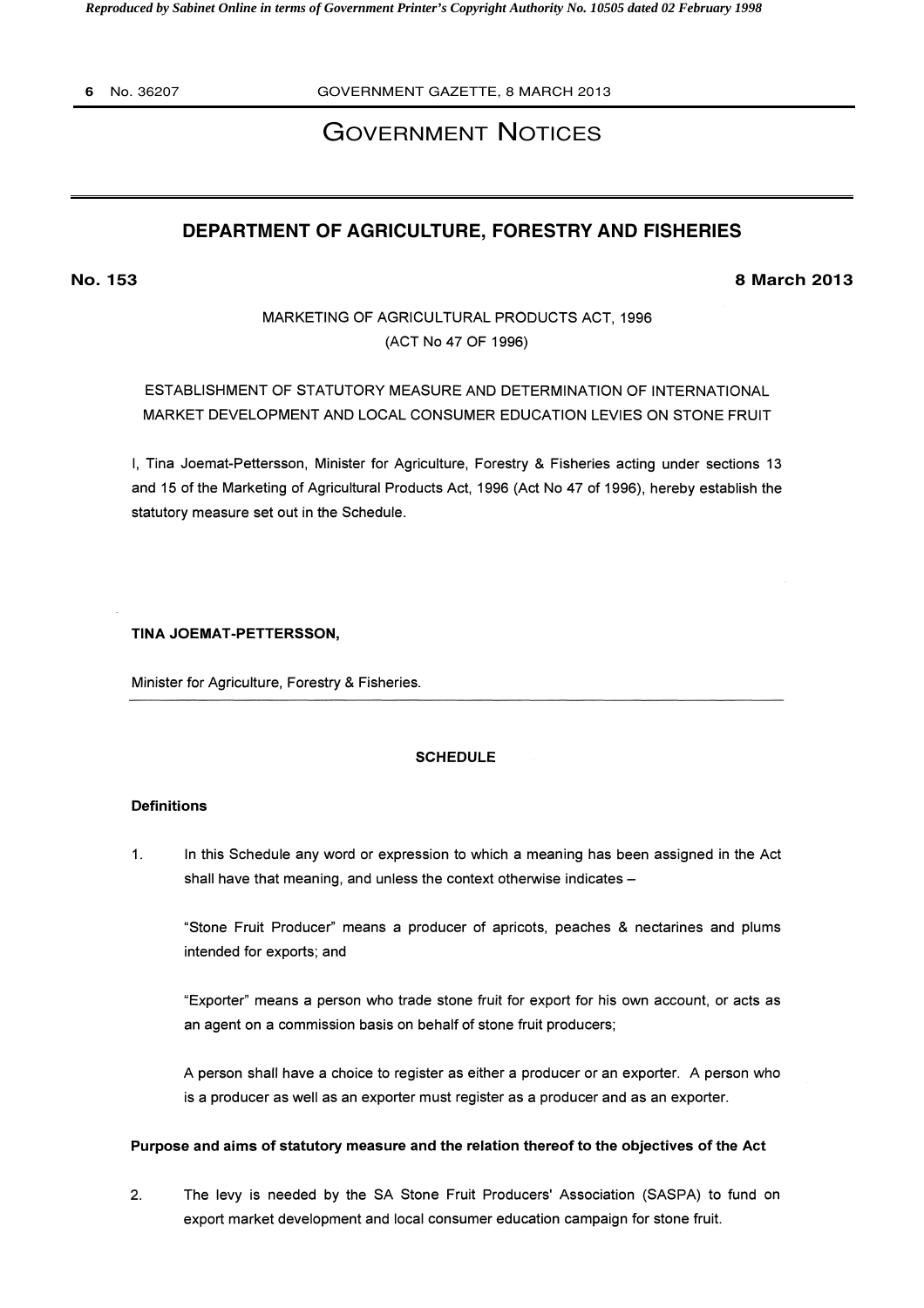### STAATSKOERANT, 8 MAART 2013 No. 36207 **7**

This measure is necessary to generate producer funding for a market development and consumer education campaign.

The measure will not be detrimental to the number of employment opportunities or fair labour practice and will support the statutory measures relating to registration and the rendering of returns applicable to stone fruit.

The measure will be administered by HORTGRO<sup>Services</sup>. HORTGRO<sup>Services</sup> will implement and administer the measure as set out in the Schedule on behalf of DFPT Finance, a company incorporated under section 21 of the Companies Act, 1973 (Act 61 of 1973).

### Products to which statutory measure applies

3. This statutory measure shall apply to all stone fruit destined for export and on peaches & nectarines and prunes delivered to the local fresh produce markets.

### Area in which measure shall apply

4. This measure shall apply in the geographical area of the Republic of South Africa.

### Imposition of levy

5. A levy is hereby imposed on the identified stone fruit (all classes).

### Amount of levy

6. (1) Export market development:

The amount of the levy shall be R0,50 per standard export carton or the equivalent rate per kilogram on all other sizes of export (all classes) cartons:

- (a) Standard carton for apricots is 5kg
- (b) Standard carton for peaches & nectarines is 2,5kg
- (c) Standard carton for prunes is 5,25kg

# (2) Local consumer education:

The amount of the levy shall be R0,10 per standard carton or the equivalent rate per kilogram on all other sizes of (all classes) cartons delivered to the local market:

- a) Standard carton for peaches & nectarines is 2,5kg
- b) Standard carton for prunes is 5,25kg